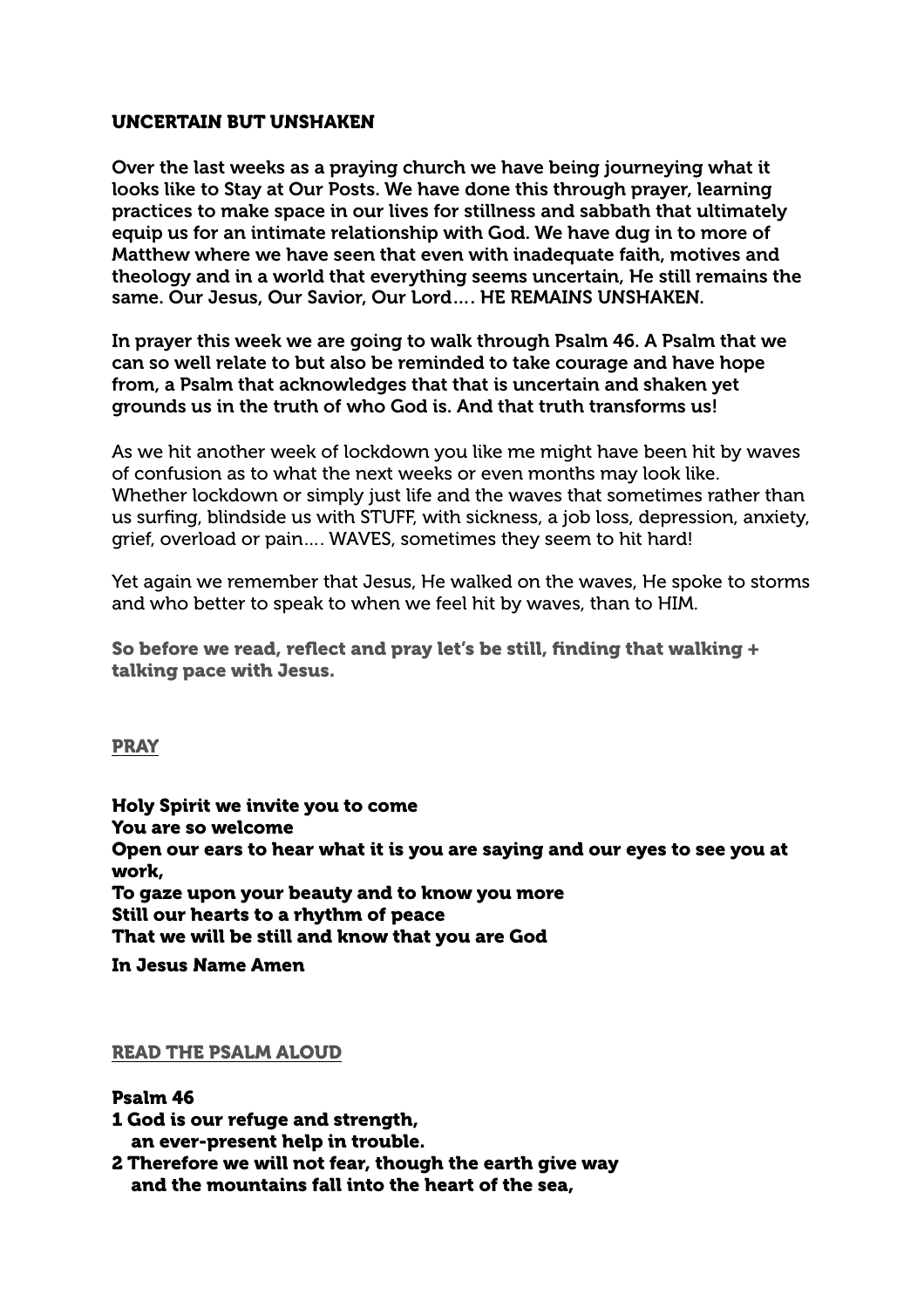| 3 though its waters roar and foam                           |
|-------------------------------------------------------------|
| and the mountains quake with their surging.                 |
| 4 There is a river whose streams make glad the city of God, |
| the holy place where the Most High dwells.                  |
| 5 God is within her, she will not fall;                     |
| God will help her at day break.                             |
| 6 Nations are in uproar, kingdoms fall;                     |
| he lifts his voice, the earth melts.                        |
| <b>7 The Lord Almighty is with us;</b>                      |
| the God of Jacob is our fortress.                           |
| 8 Come and see what the Lord has done,                      |
| the desolations he has brought on the earth.                |
| <b>9 He makes wars cease</b>                                |
| to the ends of the earth.                                   |
| He breaks the bow and shatters the spear;                   |
| he burns the shields with fire.                             |
| <b>10 He says, "Be still, and know that I am God;</b>       |
| I will be exalted among the nations,                        |
| I will be exalted in the earth."                            |
| <b>11 The Lord Almighty is among us;</b>                    |
| the God of Jacob is our fortress.                           |

Verses 1-3 talks, of Gods protection and because of this fact it goes on to declare 'we will not fear'

## BE HONEST IN PRAYER - LAY YOUR FEARS AT HIS FEET.

Take time in stillness and bring to mind any areas of fear, uncertainty and anxiety, then pray aloud…

Lord, I renounce the lie that I need to be afraid (acknowledge what those fears are aloud to Him)

Instead I choose to believe the truth that there is nothing and no one more awesome than you.

I affirm that I now live with the power of the Holy Spirit within me and therefore I need not be afraid.

Whenever I feel fear, I will choose to believe your promises and your truth that you are a refuge, a safe place in the midst of all uncertainty. Your Holy Spirit is a dependable presence, your power is a reliable strength and in you I trust. Fill me afresh with your Spirit that I may grow in confidence of who you are and that I will rest in courage knowing whose I am. I am yours.

We see time and time again in the Bible how the Israelites in the midst of battles, running from an enemy, facing a sea, where tempted to flee back to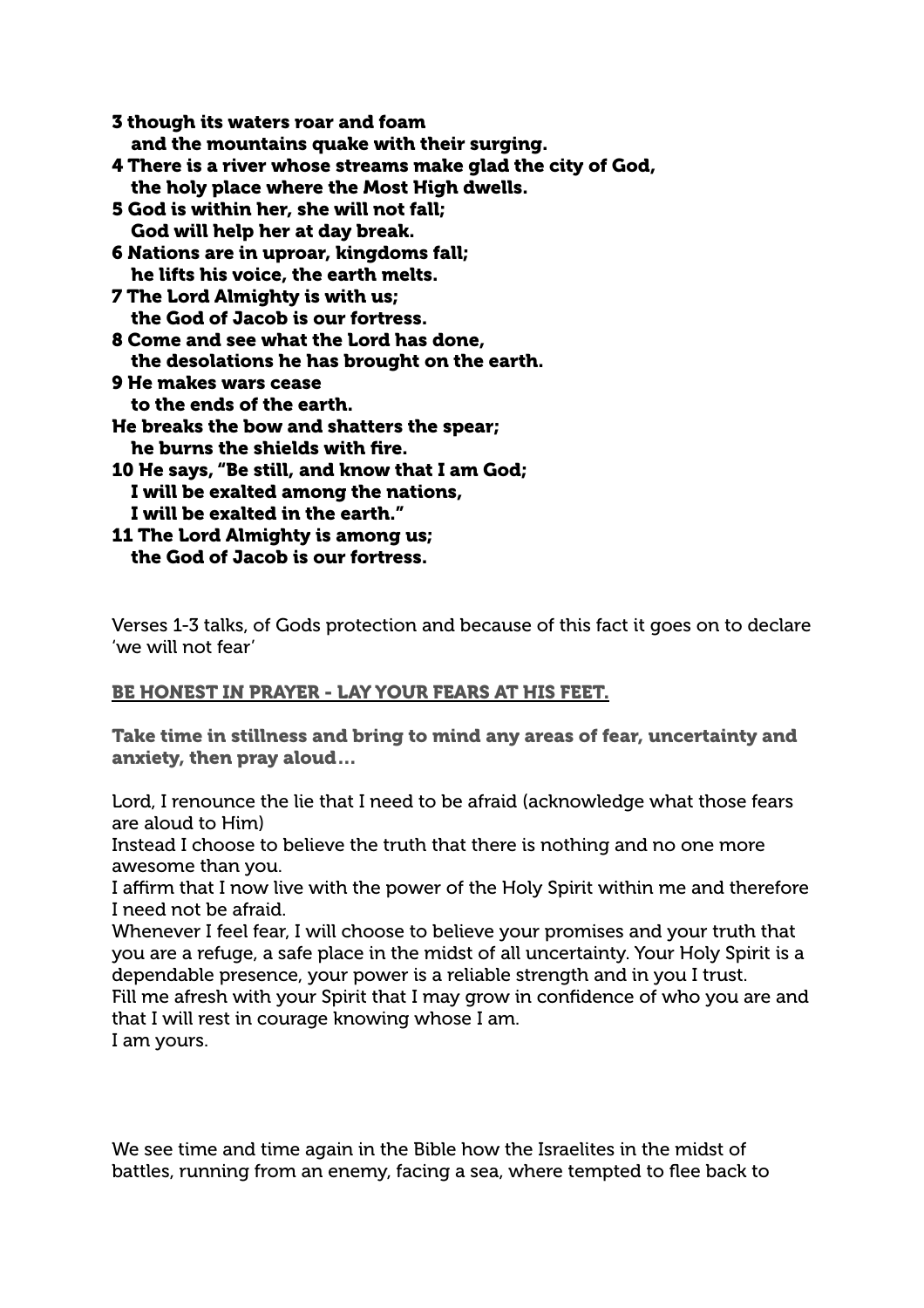slavery, back to what they knew, as there's something about 'knowing' that lures us into a sense of security. We see that play right back to the garden in the beginning…..

But we can also see this play in our own worlds as we are tempted to accept the security of the past that never fully satisfied to begin with rather that journey – walk – talk and come to that place of knowing that HE IS ALL THAT IS SECURE.

It is in stillness that we acknowledge who is doing the fighting! That when we pray, we look up, we remember it isn't our strength, it is HIS. He is fighting for us.

Exodus 14:14 "The Lord will fight for you; you need only to be still"

### Pause and think of that!

God reminds us in this Psalm that His ways are higher, His thoughts are higher.

### Isaiah 55:9

As high as the heavens are above the earth, so my ways and my thoughts are higher than yours.

## Pause and think of that!

And as I read on a blogpost recently the perfect reminder of these truths being 'After all, the worst event to ever occur  $-$  the murder of his Son  $-$  became the most wonderful thing for us, securing our salvation and revealing the supreme glory of God.'

In times of uncertainty we must choose to walk, to run towards God not to what we feel is secure and steady.... WALK + TALK .... RUN! As He promises this

James 4:8 Come near to God and he will come near to you.

In verses 4-7 we read of the pleasure of God, the joy He supplies, a picture being painted of His Kingdom and the peace and protection of His presence. When we feel shook we can look up and remember that as His children, we are ultimately secure. It goes on to remind us of His power in the midst of a world in chaos, the very power of His voice causes the earth to melt! All He has to do is speak to win the battle, to create, to bring to life….

His Spirit within you, His voice within you carries power!

And prayer invites us further into the activation of the power in speaking out His life and light to the world.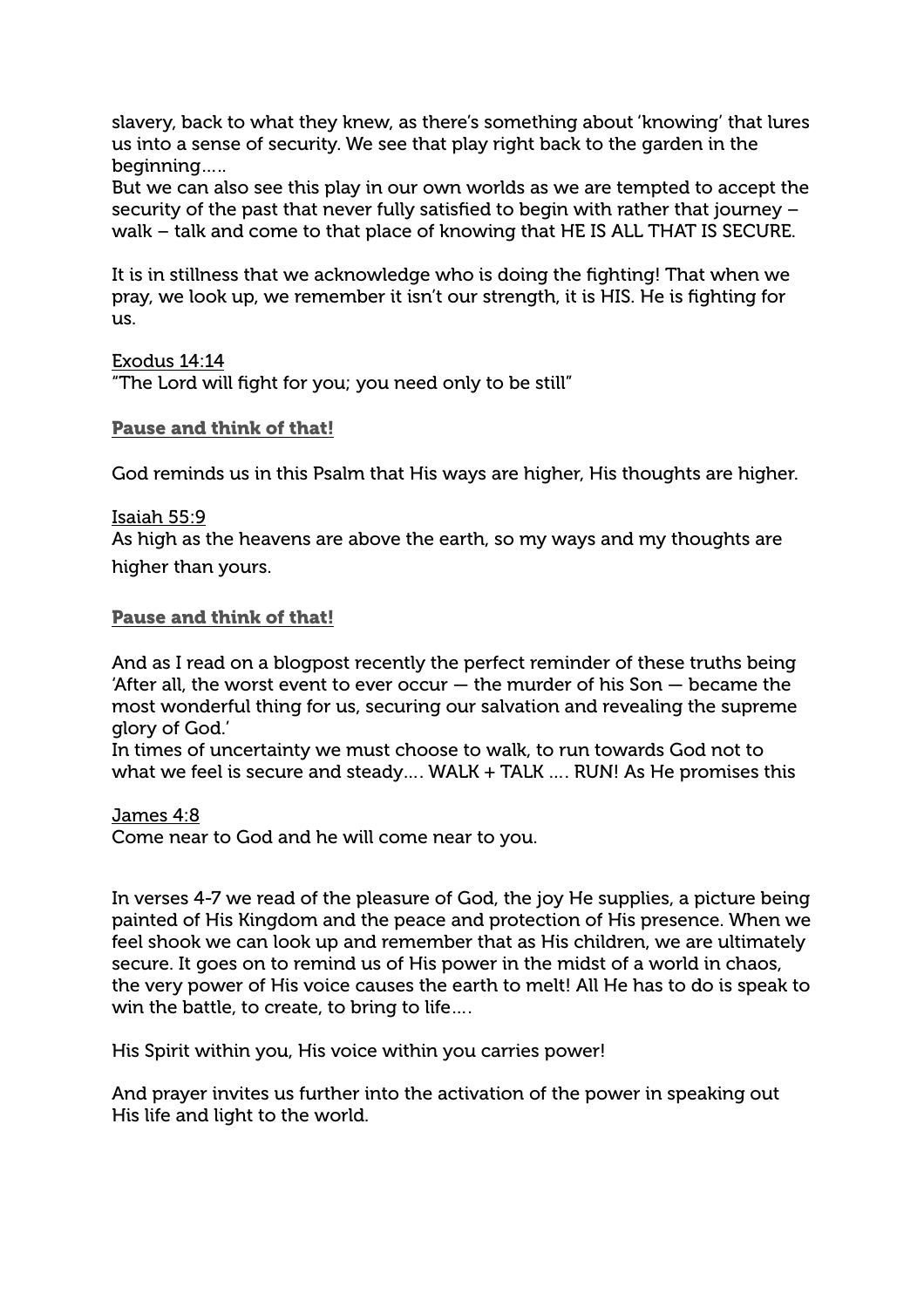Part of being a community that prays carries such beauty and individuality as God places unique passions, compassions, people and places on each of our hearts.

So in this time begin to talk to God about those areas that you see in the world around you, the headlines that you read, the reports, the diagnosis whatever is shaking and uncertain in the lives around you…..

#### PRAY INTO THE CHAOS AND SHAKING WE SEE IN OUR WORLD ASK GOD AGAIN WHAT DOES HE SEE AND WHAT DOES HE SAY AND LET THAT FRAME HOW YOU PRAY.

BEGIN TO SPEAK LIFE + LIGHT

Acknowledge the chaos Speak the truth over it Acknowledge who God is and how that does not change, His presence, His power, His provision, His peace….. Pray boldly what God places on your heart

Verses 8-9 in The Message translation reads;

Attention, all! See the marvels of God! He plants flowers and trees all over the earth, Bans war from pole to pole, breaks all the weapons across his knee.

### SPEND A FEW MOMENTS IN SILENT THINKING OF THAT, LET IT SINK IN AS YOU LOOK OUT AND SEE NATURE.....

## SIMPLY RESPOND IN THANKING GOD FOR WHO HE IS

PRAY ALOUD A DECLARATION OF BELIEF IN HIM Lord You have always kept me safe in trials, And now tried as I am, today I believe. Lord, you have always marked the road for the coming day; And though it may be hidden, today I believe. Lord you have always lightened this darkness of mine; And though the night is here, today I believe. Lord you have always spoken when time was ripe; And though you be silent now, today I believe

#### *(Celtic Daily Book of Prayer)*

It's through acknowledging the waves, that that is uncertain, but then walking + talking with God as we focus not on the waves but on the one who speaks and the world is created, It is in the looking at Him, laying fears at His feat that we then have the ability to read and act on the final two verses of this Psalm….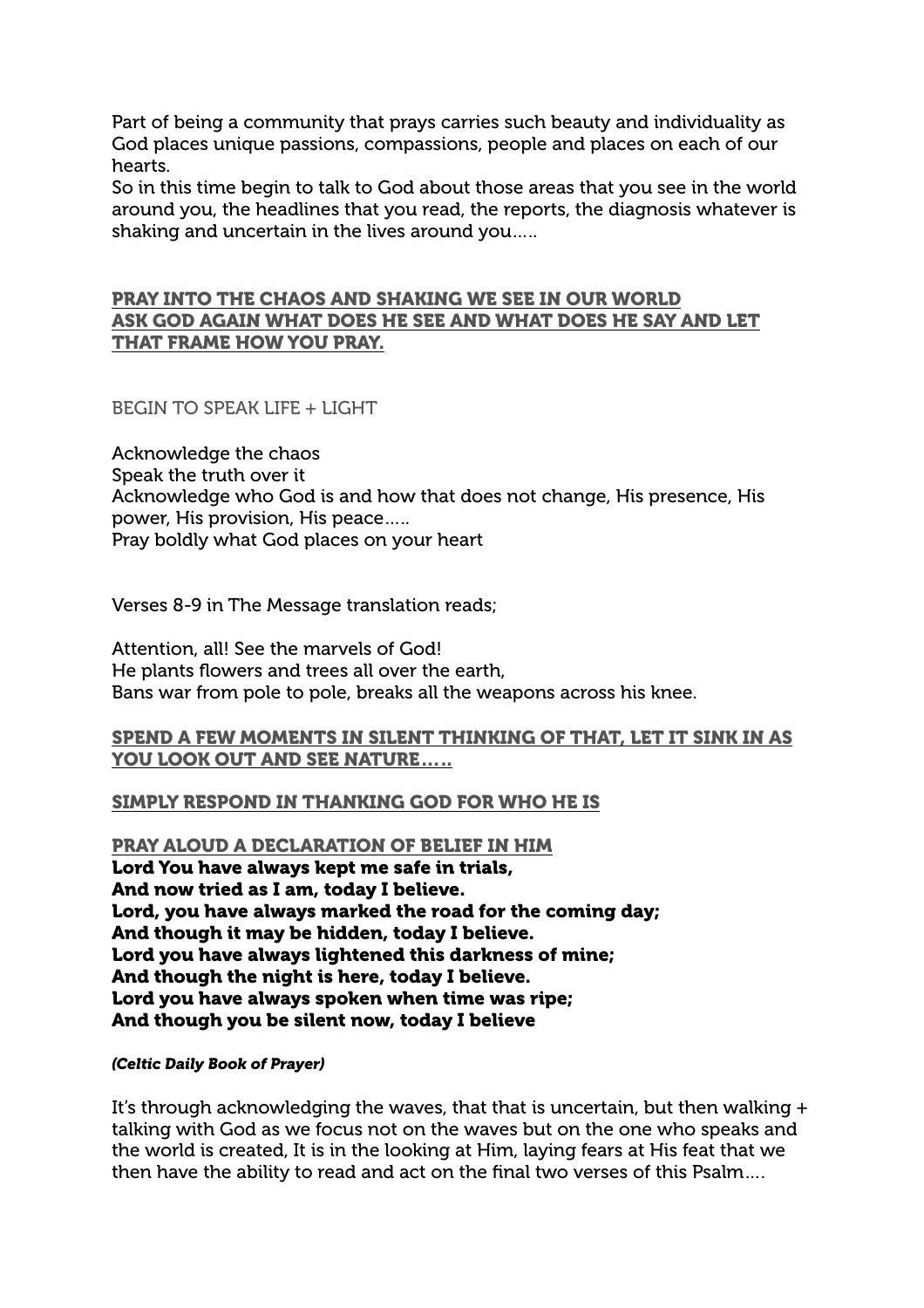I love how we read in The Message;

"Step out of the traffic! Take a long, loving look at me, your High God, above politics, above everything."

Oh how many of us in this season have literally stepped out of the traffic. Let us not waste this moment in time, but take that long loving look at God! Above politics, above everything!

The Passion Translation puts it this way;

Surrender your anxiety! Be silent and stop your striving and you will see that I am God. I am the God above all the nations, and I will be exalted throughout the whole earth. Here he stands! The Commander! The mighty Lord of Angel Armies is on our side! The God of Jacob fights for us!

#### LET'S MAKE THIS A PRAYER

Lord I surrender my anxiety. I look to you. Open my eyes to see you and to see what you see. I wait. I be still. I know that you are God. All that surrounds feels unknown, but I rest assure that you are secure.

BE STILL TAKE TIME AND PRAY

You are above it all. Be exalted in Lagan Valley. Be exalted in our land. Be exalted across the world.

PAUSE AND PRAY INTO THIS

You are the Lord of Heavens Armies. You are here among us. In a time that seems uncertain you God are my fortress, you can not be shaken.

CLOSE IN YOUR OWN PRAYER